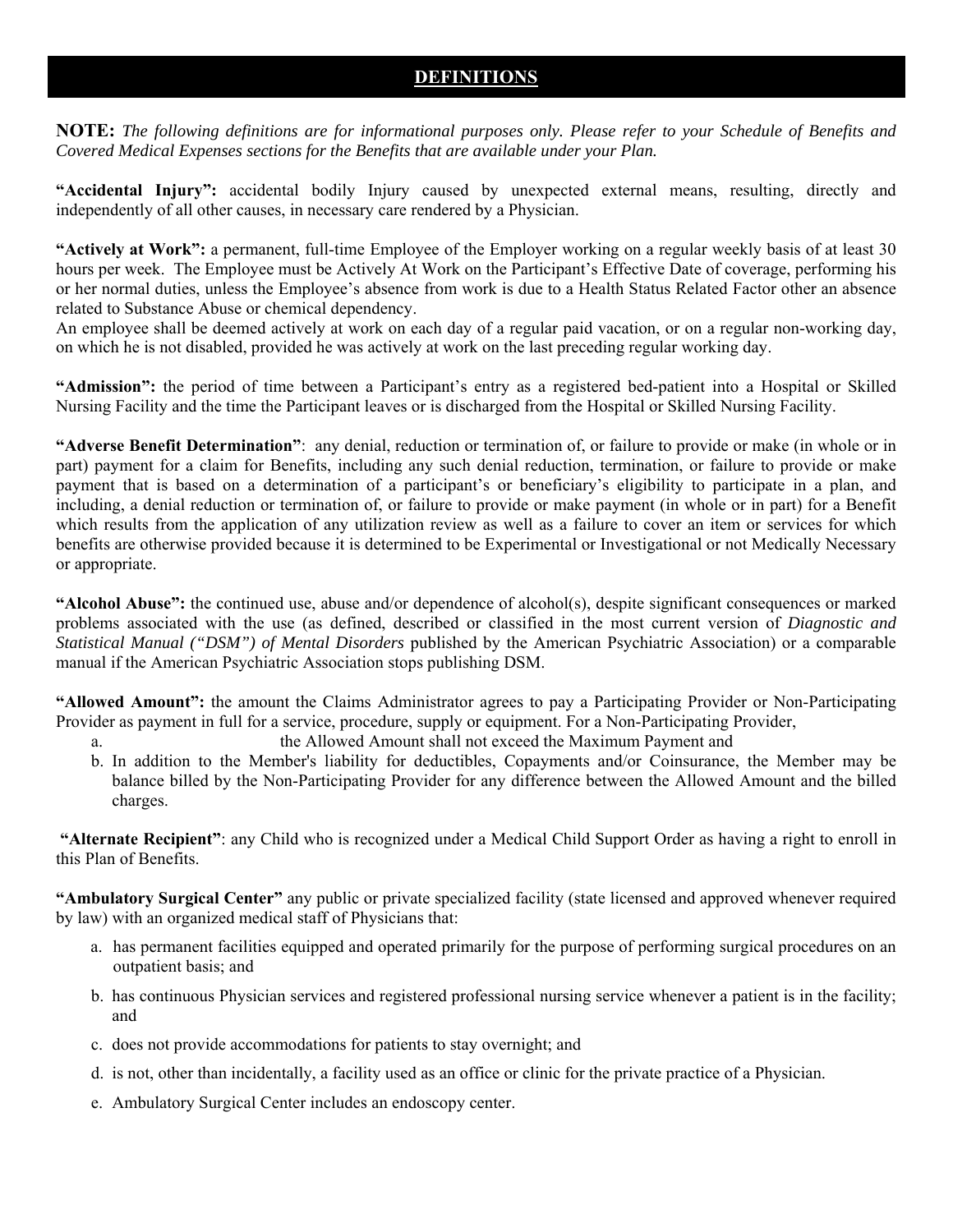**"Ancillary Services":** services rendered in connection with inpatient or outpatient care in a Hospital or in connection with medical emergency including the following: ambulance, anesthesiology, assistant surgeon, pathology, and radiology. This term also includes services of the attending Physician or primary surgeon in the event of a medical emergency.

 **"Application":** any mechanism agreed upon by the Claims Administrator and the Employer for transmitting necessary Participant enrollment information from the Employer to the Claims Administrator.

**"Autism Spectrum Disorder":** the three following disorders as defined in the most recent edition of the Diagnostic and Statistical Manual of Mental Disorders of the American Psychiatric Association:

- a. Autistic Disorder;
- b. Asperger's Syndrome;
- c. Pervasive Developmental Disorder--Not Otherwise Specified

**"Behavioral Therapy":** any behavioral modification using Applied Behavioral Analysis (ABA) techniques to target cognition, language, and social skills.

Behavioral Therapy does not include educational or alternative programs such as, but not limited to:

- a. TEACCH;
- b. Auditory Integration Therapy;
- c. Higashi Schools/Daily Life;
- d. Facilitated Communication;
- e. Floor Time (DIR, Developmental Individual-difference Relationship-based model);
- f. Relationship Development Intervention (RDI), Holding Therapy;
- g. Movement Therapies;
- h. Music Therapy; and
- i. Pet Therapy.

**"Benefits"**: a service or supply as specified in this Plan of Benefits or on the Schedule of Benefits. Medical services or medical supplies must be:

- a. Medically Necessary;
- b. Pre-Authorized (when required under Plan of Benefits or the Schedule of Benefits);
- c. Included in this Plan of Benefits; and
- d. Not limited or excluded under terms of this Plan of Benefits.

**"Benefit Percentage":** the portion of eligible expenses payable by the plan in accordance with the coverage provisions as stated in the Schedule of Benefits.

**"Benefit Year"**: the period of time set forth on the Schedule of Benefits. The initial Benefit Year may be more or less than twelve (12) months.

**"Benefit Year Deductible":** the amount, if any, listed on the Schedule of Benefits that must be paid by the Participant each Benefit Year before the Plan Administrator will pay Covered Expenses. The Benefit Year Deductible is subtracted from the Allowed Amount before Coinsurance is calculated. Participants must refer to the Schedule of Benefits to determine if the Benefit Year Deductible applies to the Out-of-Pocket Maximum.

**"Billed Charges":** the actual charges as billed by a Provider.

 **"Brand Name Drug":** a Prescription Drug manufactured under a registered trade name or trademark. A Preferred Brand Name Drug is one preferred for use by the Prescription Benefit Manager and is normally less expensive than an equivalent Non-Preferred Brand Name Drug.

**"Certificate of Creditable Coverage"**: a document from a Group Health Plan or insurer that states that a Participant had prior Creditable Coverage with that Group Health Plan or insurer.

"**Child":** An Employee's child, whether a natural child, adopted child, foster child, stepchild, or child for whom an Employee has custody or legal guardianship. The term "Child" also includes an Incapacitated Dependent, a Child who is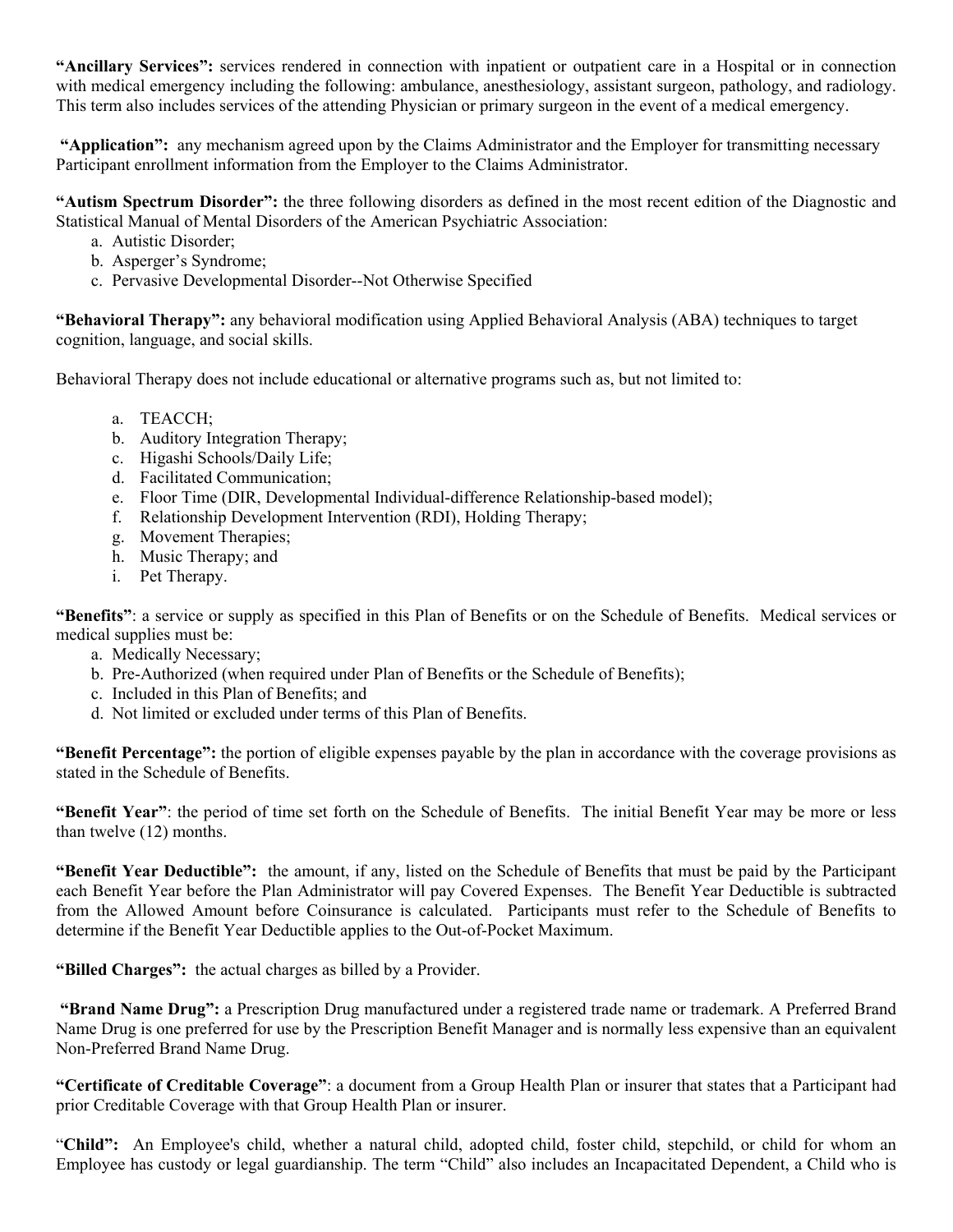on a Medically Necessary Leave of Absence, a child of a divorced or divorcing Employee who, under a Qualified Medical Child Support Order, has a right to enroll under the Employer's Group Health Plan. The term "Child" does not include the spouse of an eligible child.

Under the Patient Protection and Affordable Care Act and the Health Coverage and the Education Reconciliation Act, a child does not include an individual who is eligible for other employer sponsored coverage if the Group Health Plan is a "grandfathered plan" beginning for plan years before January 1, 2014.

**"Claims Administrator"**: Thomas H. Cooper & Co., Inc. (TCC Benefits Administrator)

**"Close Relative":** includes the spouse, mother, father, grandparents, sister, brother, child, or in-laws of the Participant.

**"COBRA":** the Consolidated Omnibus Budget Reconciliation Act of 1985 and any amendments thereto.

**"Coinsurance":** the sharing of Covered Expenses between the Participant and the Employer's Group Health Plan. After the Participant's Benefit Year Deductible requirement is met, the Employer's Group Health Plan will pay the percentage of the Allowable Amount as set forth on the Schedule of Benefits. The Participant is responsible for the remaining percentage of the Allowable Amount. Coinsurance is calculated after any applicable Benefit Year Deductible or Copayment is subtracted from the Allowable Amount based upon the network charge or lesser charge of the Provider.

For Prescription Drug Benefits, Coinsurance is the amount payable by the Participant calculated as follows:

- a. The percentage listed on the Schedule of Benefits; multiplied by,
- b. The amount listed in the Participating Provider's schedule of allowance for that item calculated at the time of sale; and,
- c. Without regard to any Credit or allowance that may be received by the Claims Administrator.

**"Concurrent Care":** an ongoing course of treatment to be provided over a period of time or number of treatments.

**"Continued Stay Review"**: the review that must be obtained by a Participant (or the Participant's representative) regarding an extension of an Admission to determine if an Admission for longer than the time that was originally Pre-Authorized is Medically Necessary (when required).

**"Copayment":** the amount specified on the Schedule of Benefits that the Participant must pay directly to the Provider each time the Participant receives Benefits.

 **"Cosmetic Procedure":** a procedure performed solely for the improvement of a Participant's appearance rather than for the improvement or restoration of bodily function.

**"Covered Expenses"**: the amount payable by the Claims Administrator for Benefits. The amount of Covered Expenses payable for Benefits is determined as set forth in the Plan of Benefits and at the percentages set forth on the Schedule of Benefits. Covered Expenses are subject to the limitations and the requirements set forth in this Plan of Benefits and on the Schedule of Benefits. Covered Expenses will not exceed the Allowed Amount.

**"Creditable Coverage":** with respect to an individual, means coverage of the individual under any of the following:

- a. A Group Health Plan;
- b. Health Insurance Coverage;
- c. Medicare: Part A or Part B, Title XVIII of the Social Security Act;
- d. Medicaid: Title XIX of the Social Security Act—Other than coverage consisting solely of benefits under Section 1928;
- e. Title 10 United States Code Chapter 55 (i.e. medical and dental care for Participants and certain former members of the uniformed forces and their Dependents);
- f. A medical care program of the Indian Health Service or of a tribal organization;
- g. A state health benefits risk pool (including South Carolina Health Insurance Pool (SCHIP);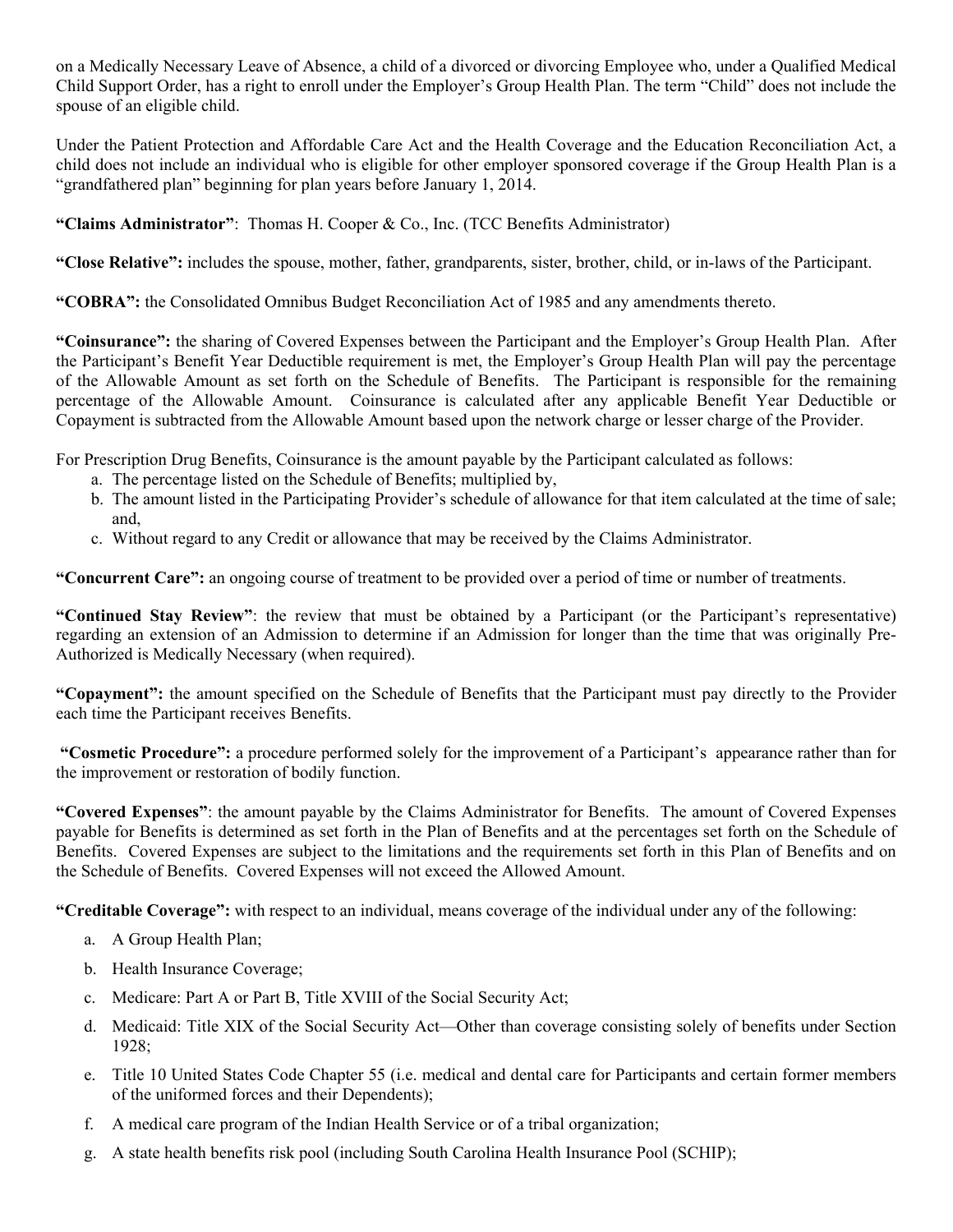- h. A health plan offered under chapter 89 of title 5. United States Code (the Federal Employee Health Benefits Program);
- i. A public health plan (including that of the U.S. Federal Government as well as that of a foreign country or its political subdivision);
- j. A health benefit plan under Section 5(e) of 22 United States Code 2504(e), the Peace Corps Act;
- k. A state Children's Health Insurance Program (S-CHIP).

Creditable Coverage does not include coverage consisting solely of Excepted Benefits (as defined within the definition of Health Insurance coverage).

**"Credit(s)":** financial credits (including rebates and/or other amounts) to the Claims Administrator directly from drug manufacturers or other Providers through a Pharmacy Benefit Manager. Credits are used to help stabilize overall rates and to offset expenses and may not be payable to Employer or Participants.

Reimbursements to a Participating Pharmacy, or discounted prices charged at Pharmacies, are not affected by these Credits. Any Coinsurance that a Participant must pay for Prescription Drugs or Specialty Drugs is based upon the Allowable Amount at the pharmacy, and does not change due to receipt of any Credit by the Claims Administrator. Copayments are not effected by any Credit.

**"Custodial Care":** care provided primarily for maintenance of the patient or care designed essentially to assist the patient in meeting his or her activities of daily living. Custodial Care includes, but is not limited to, help in walking, bathing, dressing, feeding, preparation of special diets, and supervision over self-administration of medications that do not require the technical skills or professional training of medical or nursing personnel in order to be performed safely and effectively. Custodial Care is not primarily provided for therapeutic value in the treatment of an Illness, Injury, disease, or condition.

**"Deductible":** the amount of Benefits as indicated in the Schedule of Benefits that the Participant (individually or as part of family coverage) must pay each benefit period before benefits are paid by the Group Health Plan.

**"Dependent":** the following individuals:

- a. An Employee's spouse;
- b. A Child under the age of [26]; or
- c. A Dependent who is:
	- i. Incapable of financially supporting himself by reason of mental or physical disability;
	- ii. Dependent upon the Employee for at least 50 percent of his or her support and maintenance; and
	- iii. Is living in the Employee's household. Written proof that a Dependent is incapacitated and is a Dependent shall be furnished as required by the Plan Administrator.

The term "Dependent" does not include:

- a. An Employee;
- b. A member of any armed forces (except if an active duty member for thirty (30) days or less per year);
- c. Any person who has permanent residence outside of the U.S.A.;
- d. A spouse who is legally separated or divorced from the participant, unless coverage is required due to a court order or decree and provided that such spouse has met all requirements of a valid separation or divorce contract in the state granting such separation or divorce; and
- e. Any person who is covered as a Dependent by another Participant of the same Employer.

**"Detoxification":** a Hospital service providing treatment to diminish or remove from a Patient's body the toxic effects of chemical substances, such as alcohol or drugs, usually as an initial step in the treatment of a chemical-dependent person. The amount of days needed for treatment is determined through the pre-approval process.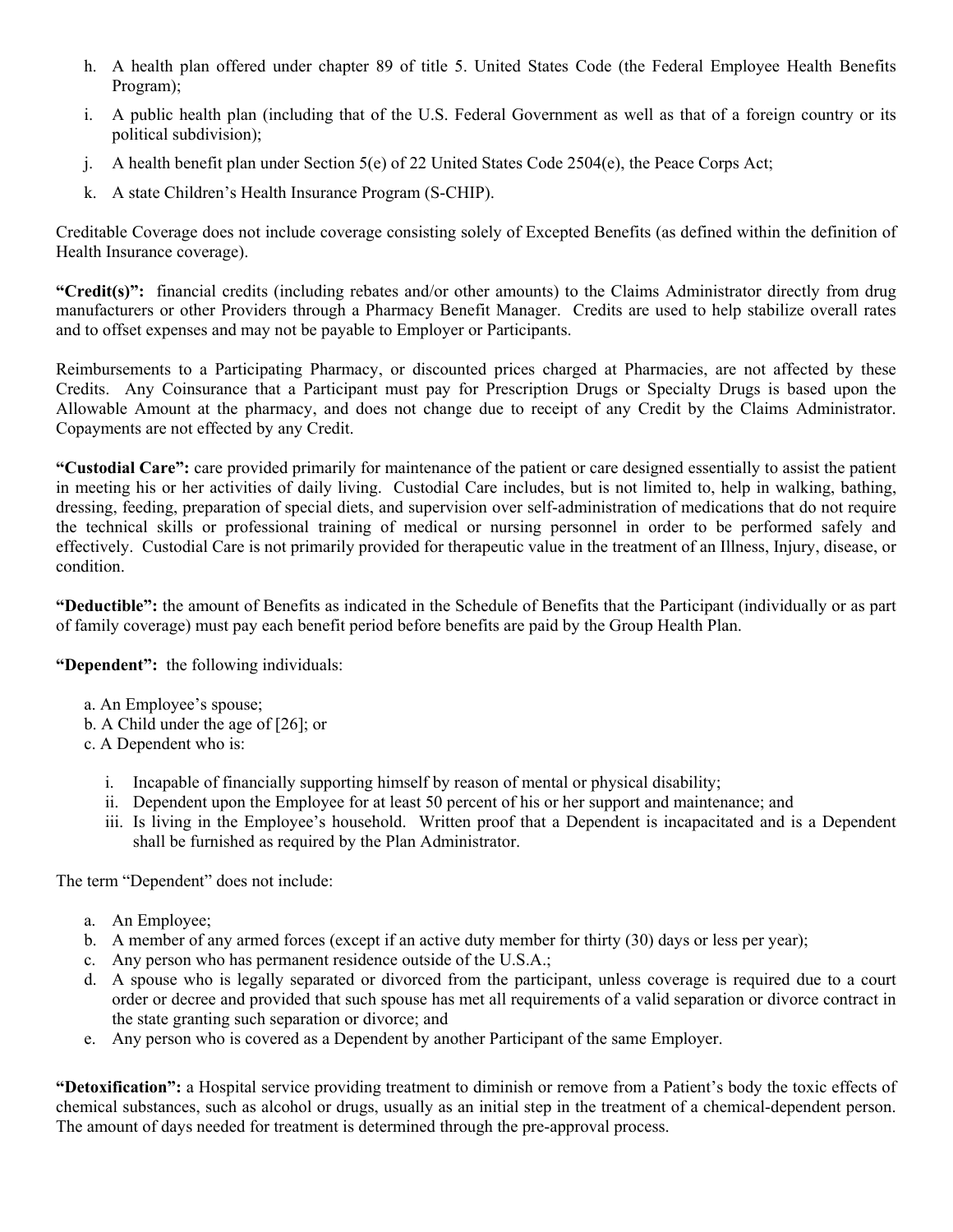**"Discount Services":** services (including discounts on services) that are not Benefits, but which may be offered to Participants from time to time as a result of being a Participant.

**"Durable Medical Equipment":** equipment that:

- a. Can stand repeated use;
- b. Is Medically Necessary;
- c. Is customarily used for the treatment of a Participant's Illness, injury, disease or disorder;
- d. Is appropriate for use in the home;
- e. Is not useful to a Participant in the absence of Illness or injury;
- f. Does not include appliances that are provided solely for the Participant's comfort or convenience;
- g. Is a standard, non-luxury item (as determined by the Employer's Group Health Plan); and
- h. Is ordered by a medical doctor, oral surgeon, podiatrist, or osteopath.

Prosthetic Devices, Orthopedic Devices and Orthotic Devices are considered Durable Medical Equipment. Items such as air conditioners, de-humidifiers, whirlpool baths, and other equipment which have non-therapeutic uses are not considered Durable Medical Equipment.

**"Effective Date":** the date on which an employee or dependent is covered under this Plan of Benefits.

**"Electronic Protected Health Information":** protected health information (see also definition of Protected Health Information) that is transmitted or maintained in any electronic media.

**"Emergency Admission Review"**: the review that must be obtained by a Participant (or the Participant's representative) within twenty-four (24) hours of or by the end of the first working day after the commencement of an Admission to a Hospital to treat an Emergency Medical Condition.

**"Emergency Medical Care":** Benefits that are provided in a Hospital emergency facility to evaluate and treat an Emergency Medical Condition.

**"Emergency Medical Condition":** a medical condition manifesting itself by acute symptoms of sufficient severity, including severe pain, or by acute symptoms developing from a chronic medical condition that would lead a prudent layperson who possesses an average knowledge of health and medicine could reasonably expect the absence of immediate medical attention to result in:

- a. Placing the health of the Participant, or with respect to a pregnant Participant, the health of the Participant or her unborn child, in serious jeopardy;
- b. Serious impairment to bodily functions; or
- c. Serious dysfunction of any bodily organ or part.

**"Employee":** an individual who is eligible for coverage as provided in the eligibility section of this Plan of Benefits, and who is so designated to TCC Benefits Administrator by the Employer.

**"Employer":** the entity which is sponsoring this Group Health Plan and its related subsidiaries. The Employer is identified on the cover of this Plan of Benefits.

**"Employers Effective Date":** the date the Claims Administrator begins to provide services under the Administrative Services Agreement.

**"Employer's Group Health Plan":** the Group Health Plan adopted by the Employer as the Plan Sponsor. This Plan of Benefits outlines certain terms of the Employer's Group Health Plan.

**"Enrollment Date":** the first day of enrollment in the Employer's Group Health Plan or the first day of the Waiting Period for enrollment, whichever is earlier.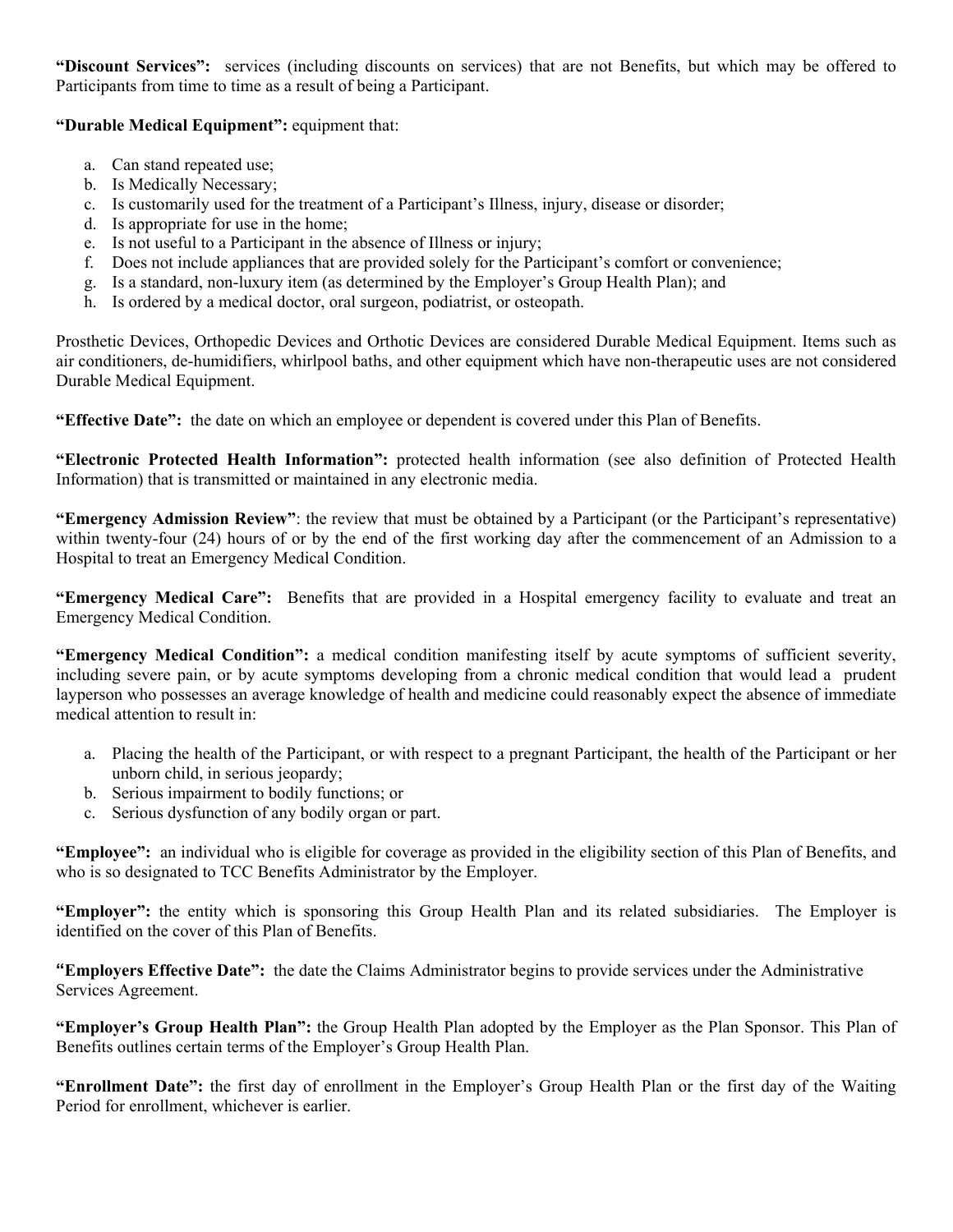**"Experimental/Investigational":** surgical procedures or medical procedures, supplies, devices or drugs which, at the time provided, or sought to be provided, are in the judgment of the Claims Administrator not recognized as conforming to generally accepted medical practice, or the procedure, drug or device:

- a. Has not received required final approval to market from appropriate government bodies
- b. Is one about which the peer-reviewed medical literature does not permit conclusions concerning its effect on health outcomes;
- c. Is not demonstrated to be as beneficial as established alternatives;
- d. Has not been demonstrated to improve net health outcomes; or,
- e. Is one in which the improvement claimed is not demonstrated to be obtainable outside the Investigational or Experimental setting.

**"Excepted Benefits":** for purposes of HIPAA**,** the following insurance coverage does not constitute Creditable Coverage including the following:

- a. Coverage only for accident, or disability income insurance, or any combination thereof;
- b. Coverage issued as a supplement to liability insurance;
- c. Liability insurance, including general liability insurance and automobile liability insurance;
- d. Worker's compensation or similar insurance;
- e. Automobile medical payment insurance;
- f. Credit-only insurance;
- g. Coverage for on-site medical clinics; and
- h. Other similar insurance coverage specified in regulations, under which benefits for medical care are secondary or incidental to other insurance benefits.

#### If offered separately:

- a. Limited scope dental or vision benefits;
- b. Benefits for long-term care, nursing home care, Home Health Care, community-based care, or any combination thereof;
- c. Such other similar, limited benefits as specified in regulations.

#### If offered as independent, non-coordinated benefits:

- a. Coverage only for a specified disease or Illness;
- b. Hospital indemnity or other fixed indemnity insurance.

#### If offered as a separate insurance policy:

- a. Medicare supplemental health insurance (as defined under Section  $1882(g)(1)$  of the Social Security Act);
- b. Coverage supplemental to the coverage provided under Chapter 55 of Title 10 of the United States Code;
- c. Similar supplemental coverage under a Group Health Plan.

**"FMLA"** the Family and Medical Leave Act of 1993, as amended.

**"Full-time Employment":** a basis whereby an Employee is employed by the Employer for at least a set number of hours determined by the Employer and stated in the Eligibility section of this document. Such work may occur either at the usual place of business of the Employer or at a location to which the business of the Employer requires the Employee to travel, and for which he receives regular earnings from the Employer.

**"Generic Drug":** a Prescription Drug approved by the FDA as a bio-equivalent substitute and manufactured by one or more companies as a result of the expiration of the original patent for the equivalent Brand Name Drug. Brand Name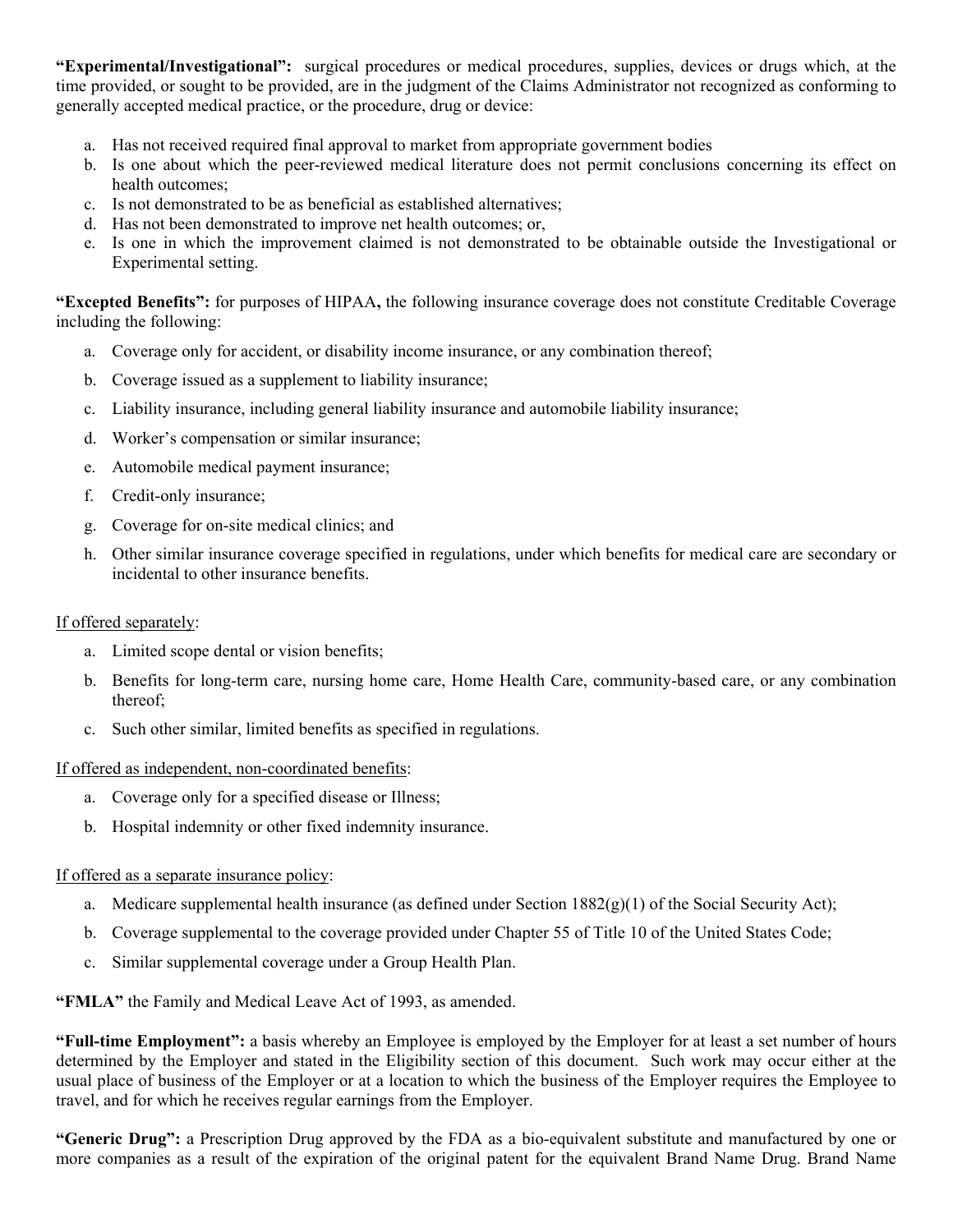Drugs that are cross-licensed to other companies, who then market the Brand Name Drug under a generic name prior to the patent expiring may be considered and processed under the Brand name level of benefits.

**"Genetic Information":** information about genes, gene products, and inherited characteristics that may derive from the Participant or family member of the Participant. This includes information regarding carrier status and information derived from laboratory tests that identify mutations in specific genes or chromosomes, physical medical examinations, family histories, and direct analysis of genes or chromosomes.

**"Grace Period":** a period of time as determined by the Employer that allows for the Participant to pay any premium due.

**"Group Health Plan":** an employee welfare benefit plan to the extent that such plan provides health benefits to employees or their dependents, as defined under the terms of such Group Health Plan, directly or through insurance, reimbursement or otherwise. This Plan of Benefits established by the Employer is a Group Health Plan.

**"Health Insurance Coverage":** benefits consisting of medical care (provided directly, through insurance or reimbursement, or otherwise) under any Hospital or medical service policy or certificate, Hospital or medical service plan contract, or health maintenance organization contract offered by a health insurance issuer. Health Insurance Coverage includes group health insurance coverage, individual health insurance coverage, and short-term, limited-duration insurance.

**"Health Status-Related Factor":** any of the following factors: health status, medical conditions, (including both physical and mental Illnesses), claims experience, receipt of health care, medical history, Genetic Information, evidence of insurability, (including conditions arising out of acts of domestic violence), or disability.

**"HIPAA":** the Health Insurance Portability and Accountability Act of 1996, as amended.

**"Home Health Care":** part-time or intermittent care to a home-bound Participant in such Participant's private residence and:

- a. Is licensed and primarily engaged in providing skilled nursing care and other therapeutic services;
- b. Has policies established by a professional group associated with the agency or organization that includes at least one Physician and one registered nurse (R.N.) who provide full-time supervision of such services; and
- c. Maintains complete medical records on each individual and has a full-time administrator.

**"Home Health Care Plan":** must meet these tests: it must be a formal written plan made by the Participant's attending Physician which is reviewed at least every 30 days; it must state the diagnosis; it must certify that the Home Health Care is in place of Hospital confinement; and it must specify the type and extent of Home Health Care required for the treatment of the Participant.

**"Hospice Care":** care for terminally ill patients under the supervision of a Physician, and is provided by an agency that is licensed or certified as a hospice or hospice care agency by the appropriate state regulatory agency.

**"Hospice Care Program":** a formal program directed by a Physician to provide Hospice Care. To qualify as a Hospice Care Program, the program must meet the standards set by the National Hospice Organization. If such program is required by a state to be licensed, certified or registered, it must also meet that requirement to be considered a Hospice Care Program.

**"Hospital":** a short-term, acute care facility licensed as a hospital by the state in which it operates. A Hospital is primarily engaged in providing medical, surgical, or acute behavioral health diagnosis and treatment of injured or sick persons, by or under the supervision of a staff of licensed Physicians, and continuous twenty-four (24) hour-a-day services by licensed, registered, graduate nurses physically present and on duty.

The term Hospital does not include Long Term Acute Care Hospitals, chronic care institutions or facilities that principally provide custodial, rehabilitative or long-term care, whether or not such institutions or facilities are affiliated with or are part of a Hospital. A Hospital may participate in a teaching program. This means medical students, interns, or residents participating in a teaching program may treat Participants.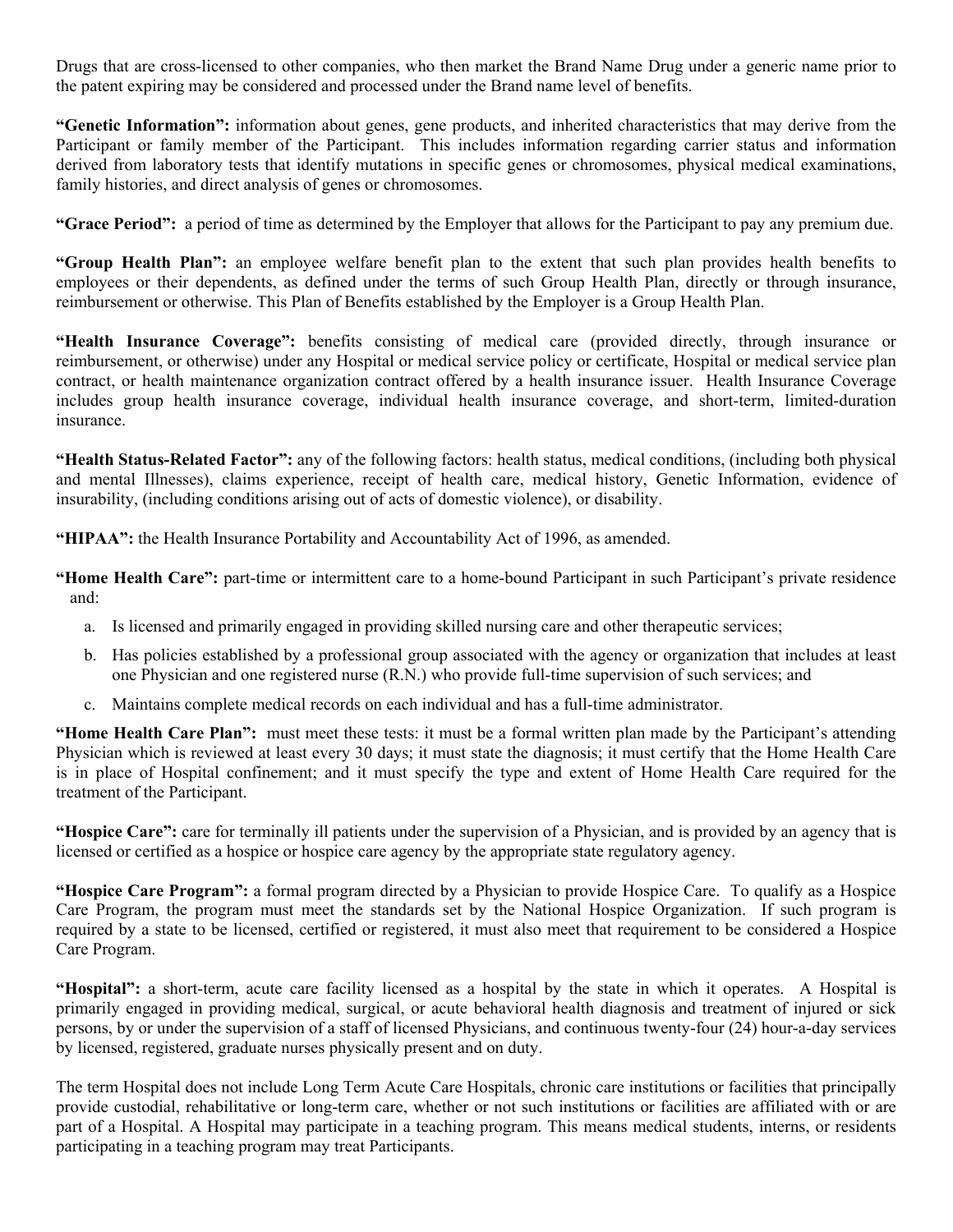**"ID Card":** the card issued by the Claims Administrator to a Participant that contains the Participant's identification number.

**"Illness":** a bodily disorder, disease, physical or mental sickness, functional nervous disorder, pregnancy or complication of pregnancy.

### **"Incapacitated Dependent"**: a Child who is:

- a. Incapable of financial self-sufficiency by reason of mental or physical disability; and
- b. Dependent upon the Employee for at least fifty-one (51) percent of his or her support and maintenance.

A Child must meet both of these requirements to qualify as an Incapacitated Dependent. The Employee will provide updated information regarding items (a) and (b) each year or upon the Claims Administrator's request. A Child who is not incapacitated by the maximum Dependent Child age listed on the Schedule of Benefits will not be covered.

**"Injury":** a bodily injury caused by an accident, which results directly from the accident and independently of all other causes.

**"Intensive Care Unit/Special Care Unit":** a specially equipped unit of a Hospital, set aside as a distinct care area, staffed and equipped to handle seriously ill Participants requiring extraordinary care on a concentrated and continuous basis, such as burn, intensive, or coronary care units.

**"Late Enrollee":** an Employee (Participant or Dependent 19 or over) who enrolls under this Plan of Benefits other than during:

- a. The first period in which Employee or Dependent is eligible to enroll under the Group Health Plan if the initial enrollment period is a period of at least thirty (30) days; or
- b. A Special Enrollment period.

**"Long-Term Acute Care Hospital"**: a long-term, acute care facility licensed as a long term care hospital by the state in which it operates and which meets the other requirements of this definition. A Long-Term Acute Care Hospital provides highly skilled nursing, therapy and medical treatment to Participants (typically over an extended period of time) although such Participants may no longer need general acute care typically provided in a Hospital. A Long-Term Acute Care Hospital is primarily engaged in providing diagnostic services and medical treatment to Participants with chronic diseases or complex medical conditions. The term Long-Term Acute Care Hospital does not include, chronic care institutions or facilities that principally provide custodial, rehabilitative or long-term care, whether or not such institutions or facilities are affiliated with or are part of a Long-Term Acute Care Hospital. A Long-Term Acute Care Hospital may participate in a teaching program. This means medical students, interns, or residents participating in a teaching program may treat Participants.

**"Mail Order/Mail Service Pharmacy":** a Pharmacy maintained by the Pharmacy Benefit Manager that fills prescriptions and sends Prescription by mail.

**"Maximum Payment":** the maximum amount the Employer's Group Health Plan will pay (as determined by the Claims Administrator) for a particular Benefit. The Maximum Payment will not be affected by any Credit. The Maximum Payment will be one of the following as determined by the Claims Administrator in its discretion:

- a. The actual charge submitted to the Claims Administrator for the service, procedure, supply or equipment by a Provider;
- b. An amount based upon the reimbursement rates established by the Plan Sponsor in its Benefits Checklist;
- c. An amount that has been agreed upon in writing by a Provider and the Claims Administrator; or
- d. An amount established by the Claims Administrator, based upon factors including, but not limited to:
	- i. Governmental reimbursement rates applicable to the service, procedure, supply or equipment, or
	- ii. Reimbursement for a comparable or similar service, procedure, supply or equipment, taking into consideration the degree of skill, time and complexity involved, geographic location and circumstances giving rise to the need for the service, procedure, supply or equipment; or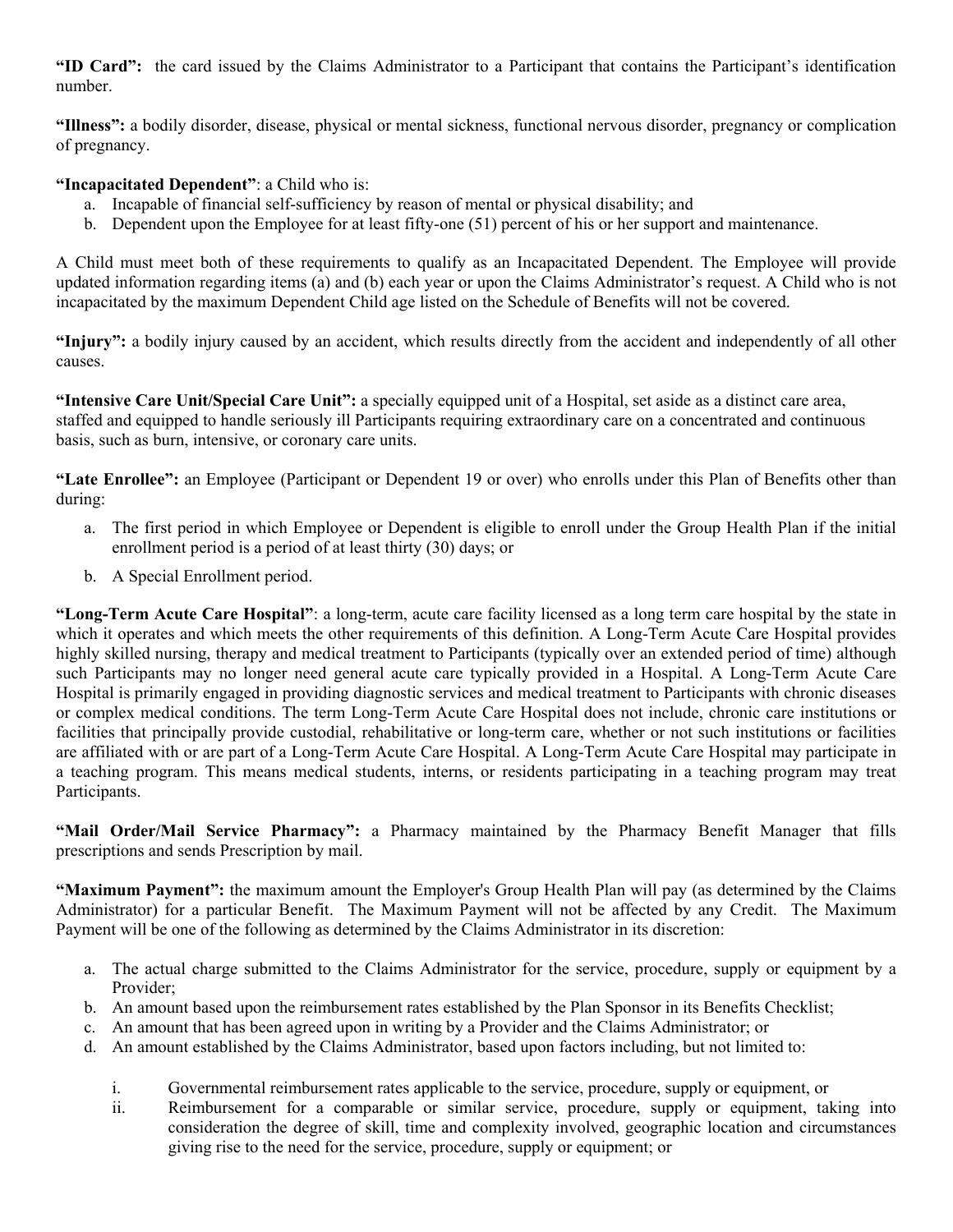iii. The lowest amount of reimbursement the Claims Administrator allows for the same or similar service, procedure, supply or equipment when provided by a Participating Provider.

**"Medical Child Support Order"**: any judgment, decree or order (including an approved settlement agreement) issued by a court of competent jurisdiction or a national medical support notice issued by the applicable state agency which:

- 1. Provides child support with respect to a Child or provides for health benefit coverage to a Child, is made pursuant to a state domestic relations law (including a community property law), and relates to the Plan of Benefits;
- 2. Enforces a law relating to medical child support described in Section 1908 of the Social Security Act (as added by section 13822 of the Omnibus Budget Reconciliation Act of 1993) with respect to a Group Health Plan.
- 3. A Medical Child Support Order must clearly specify:
	- a. The name and the last known mailing address (if any) of each participant Employee and the name and mailing address of each Alternate Recipient covered by the order;
	- b. A reasonable description of the type of coverage to be provided by the Group Health Plan to each such Alternate Recipient or the manner in which such type of coverage is to be determined;
	- c. The period to which such order applies; and
	- d. Each Group Health Plan to which such order applies.
- 4. If the Medical Child Support Order is a national medical support notice, the order must also include:
	- a. The name of the issuing agency;
	- b. The name and mailing address of an official or agency that has been substituted for the mailing address of any Alternate Recipient; and
	- c. The identification of the underlying Medical Child Support Order.
- 5. A Medical Child Support Order meets the requirement of this definition only if such order does not require a Group Health Plan to provide any type or form of the requirements of a law relating to medical child support described in Section 1908 of the Social Security Act (as added by section of 13822 of the Omnibus Budget Reconciliation Act of 1993).

**"Medically Necessary/Medical Necessity:"** health care services that a Physician, exercising prudent clinical judgment, would provide to a patient for the purpose of preventing, evaluating, diagnosing or treating an Illness, Injury, disease or its symptoms, and that are:

- a. In accordance with generally accepted standards of medical practice;
- b. Clinically appropriate, in terms of type, frequency, extent, site and duration, and considered effective for the patient's Illness, Injury or disease; and
- c. Not primarily for the convenience of the patient, physician, or other health care provider, and not more costly than an alternative service or sequence of services at least as likely to produce equivalent therapeutic or diagnostic results as to the diagnosis or treatment of that patient's Illness, Injury or disease.

For these purposes, "generally accepted standards of medical practice" means standards that are based on credible scientific evidence published in peer-reviewed medical literature generally recognized by the relevant medical community, Physician Specialty Society recommendations and the views of Physicians practicing in relevant clinical areas and any other relevant factors.

#### **Medical Supplies**: supplies that are:

- a. Medically Necessary;
- b. Prescribed by a Physician acting within the scope of his or her license (or are provided to a Participant in a Physician's office);
- c. Are not available on an over-the-counter basis (unless such supplies are provided to a Participant in a Physician's office and should not (in the Claims Administrator's discretion) be included as part of the treatment received by the Participant); and
- d. Are not prescribed in connection with any treatment or benefit that is excluded under this Plan of Benefits.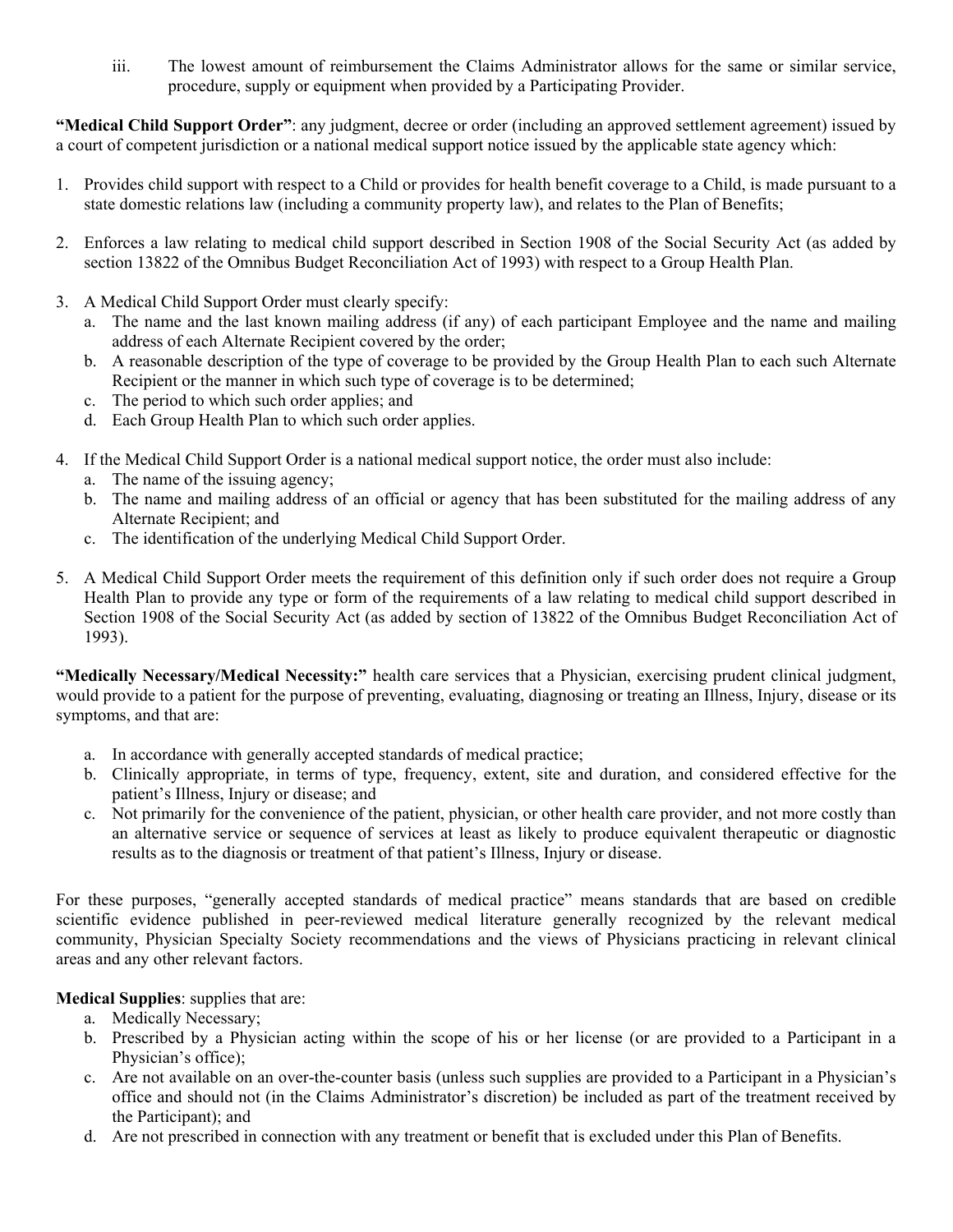**"Medicare":** the program of medical care benefits provided under Title XVII of the Social Security Act of 1965 as amended.

**"Member"**: an Employee or Dependent who has enrolled (and qualifies for coverage) under this Plan of Benefits

**"Mental Disorder":** Mental Illness includes, but is not limited to, bipolar affective disorder, schizophrenia, psychotic Illness, manic depressive Illness, depression and depressive disorders, anxiety and anxiety disorders and any other mental and nervous condition classified in *Diagnostic and Statistical Manual ("DSM") of Mental Disorders* published by the American Psychiatric Association.

**"Mental Health Services":** treatment (except treatment for Substance Abuse) for a condition that is defined, described or classified as a psychiatric disorder or condition in the most current *Diagnostic and Statistical Manual of Mental Disorders*  published by the American Psychiatric Association and which is not otherwise excluded by the terms and conditions of this Plan of Benefits.

**"Midwife":** a person who is certified or licensed to assist women in the act of childbirth.

**"Natural Teeth":** teeth that:

- a. Are free of active or chronic clinical decay;
- b. Have at least 50% bony support;
- c. Are functional in the arch;
- d. Have not been excessively weakened by multiple dental procedures; or
- e. Teeth that have been treated for one (1) or more of the conditions referenced in a-d above, and as a result of such treatment have been restored to normal function.

**"Newborn":** an infant from the date of his birth until the initial Hospital discharge.

**"Newborn Care":** inpatient Physician Hospital services for a Newborn including initial work-up and pediatric exam, but excluding services for Illness or Injury.

**"Non-Participating Provider":** any Provider who does not have a current, valid Participating Provider Agreement with the Claims Administrator or another member of the Provider Network.

**"Non-Preferred Drug":** a Prescription Drug that bears a recognized brand name of a particular manufacturer but does not appear on the list of Preferred Brand Drugs and has not been chosen by the Claims Administrator or its designated Pharmacy Benefit Manager to be a Preferred Drug, including any Brand Name Drug with an "A" rated Generic Drug available.

**"Occupational Therapy":** is a program of care which focuses on the physical cognitive and perceptual disabilities that influence the patient's ability to perform functional tasks. The therapist evaluates the patient's ability to use his fingers and hands (fine motor skills), perceptual skills, cognitive functioning and eye hand coordination. Therapy sessions may also involve physical movement exercises. Functional tasks also may be used. The therapist may also perform splinting of the patient's arms or hands and may provide the patient with special equipment.

**"Open Enrollment Period":** is the month of June each year. During this month, Employees previously not enrolled under this Plan may apply for coverage. Coverage shall become effective the first of the following month.

**"Orthopedic Device":** any ridged or semi-ridged leg, arm, back or neck brace and casting materials that are directly used for the purpose of supporting a weak or deformed body member or restricting or eliminating motion in a diseased or injured part of the body.

**"Orthotic Device":** any device used to mechanically assist, restrict, or control function of a moving part of the Participant's body.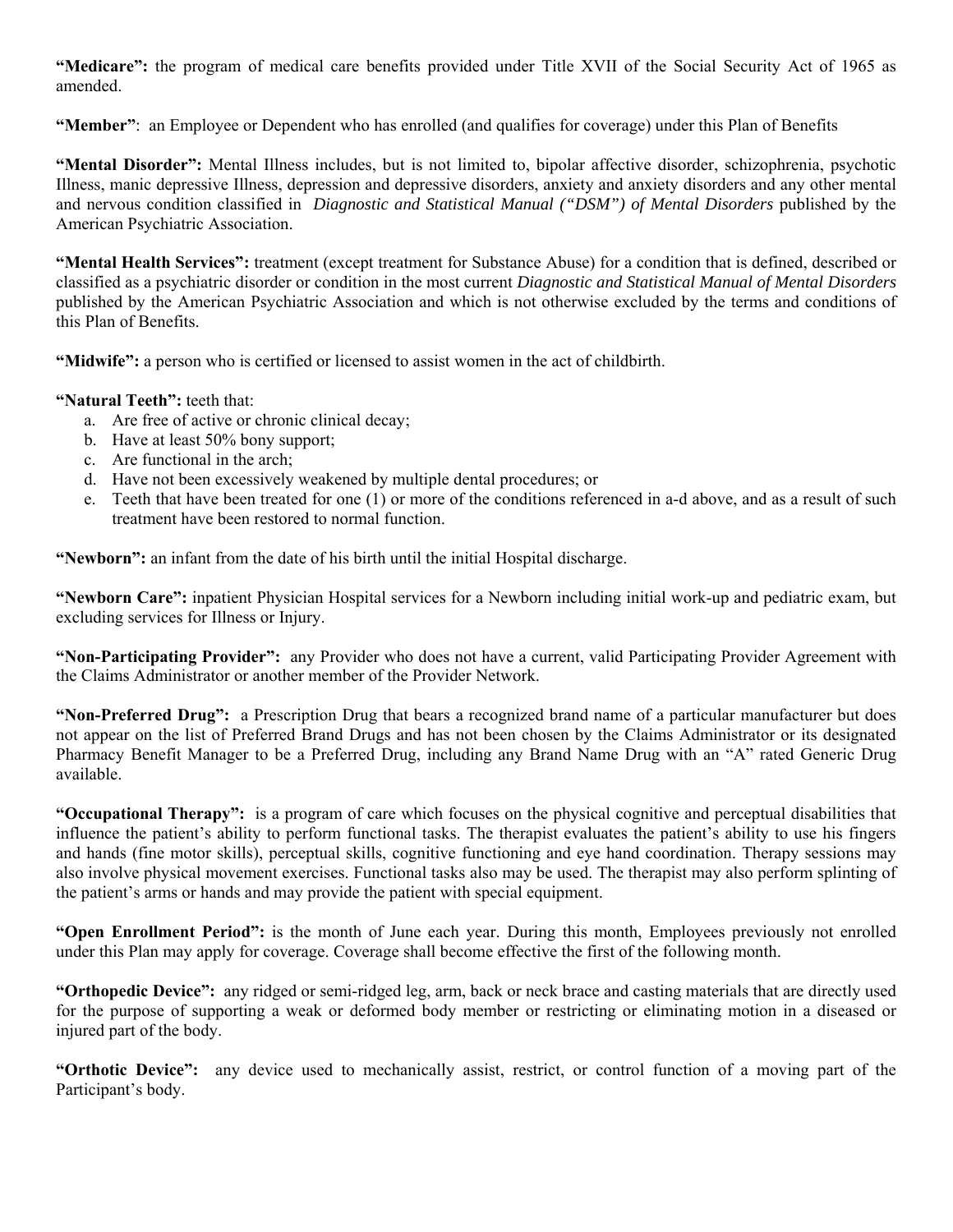**"Outpatient Care and/or Services":** is treatment including services, supplies and medicines provided and used at a Hospital under the direction of a Physician to a person not admitted as a registered bed patient; or services rendered in a Physician's office, laboratory or X-ray facility, an Ambulatory Surgical Center, or the patient's home.

**"Out-of-Pocket Maximum":** the maximum amount (if listed on the Schedule of Benefits) or otherwise Covered Expenses incurred during a Benefit Year that a Participant will be required to pay. The Out-of-Pocket Maximum is Coinsurance payable by the Participant. Copayments and Benefit Year Deductibles may not apply toward the Out-of-Pocket Maximum (as set forth on the Schedule of Benefits).

**"Over-the-Counter Drug":** a drug that does not require a prescription.

**"Participant":** an Employee or Dependent who has enrolled (and qualifies for coverage) under this Plan of Benefits.

"**Participant Effective Date**": the date on which a Participant is covered for Benefits under the terms of this Plan of Benefits.

**"Participating Pharmacy":** a pharmacy that has a contract with the Claims Administrator, Employer or with the Pharmacy Benefit Manager to provide Prescription Drugs or Specialty Drugs to Participants.

**"Participating Provider":** a Provider who has a current, valid, Participating Provider Agreement.

**"Participating Provider Agreement"**: an agreement between the Claims Administrator (or another partner of TCC Benefits Administrator) and a Provider under which the Provider has agreed to accept an allowance (as set forth in the Provider Agreement) as payment in full for Benefits and other mutually acceptable terms and conditions.

**"Pharmacy":** a licensed establishment where prescription drugs are filled and dispensed by a pharmacist licensed under the laws of the state where the pharmacist practices.

**"Pharmacy Benefit Manager":** an entity that has contracted with the Employer or with the Claims Administrator and is responsible for the administration of the Prescription Drug Benefit in accordance with the Employer's Group Health Plan.

**"Physician":** a person who is:

1. Not an:

- a. Intern;
- b. Resident; or
- c. In-house physician, and.
- 2. Duly licensed by the appropriate state regulatory agency as a:
	- a. Medical doctor;
	- b. Oral surgeon;
	- c. Osteopath;
	- d. Podiatrist;
	- e. Chiropractor;
	- f. Optometrist; or
	- g. Psychologist with a doctoral degree in psychology; and

3. Legally entitled to practice within the scope of his or her license; and

4. Customarily bills for his or her services.

**"Physician Services"**: the following services, performed by a Physician within the scope of his or her license, training and specialty and within the scope of generally acceptable medical standards as determined by the Claims Administrator:

1. Office visits, which are for the purpose of seeking or receiving care for an illness or injury; or

2. Basic diagnostic services and machine tests;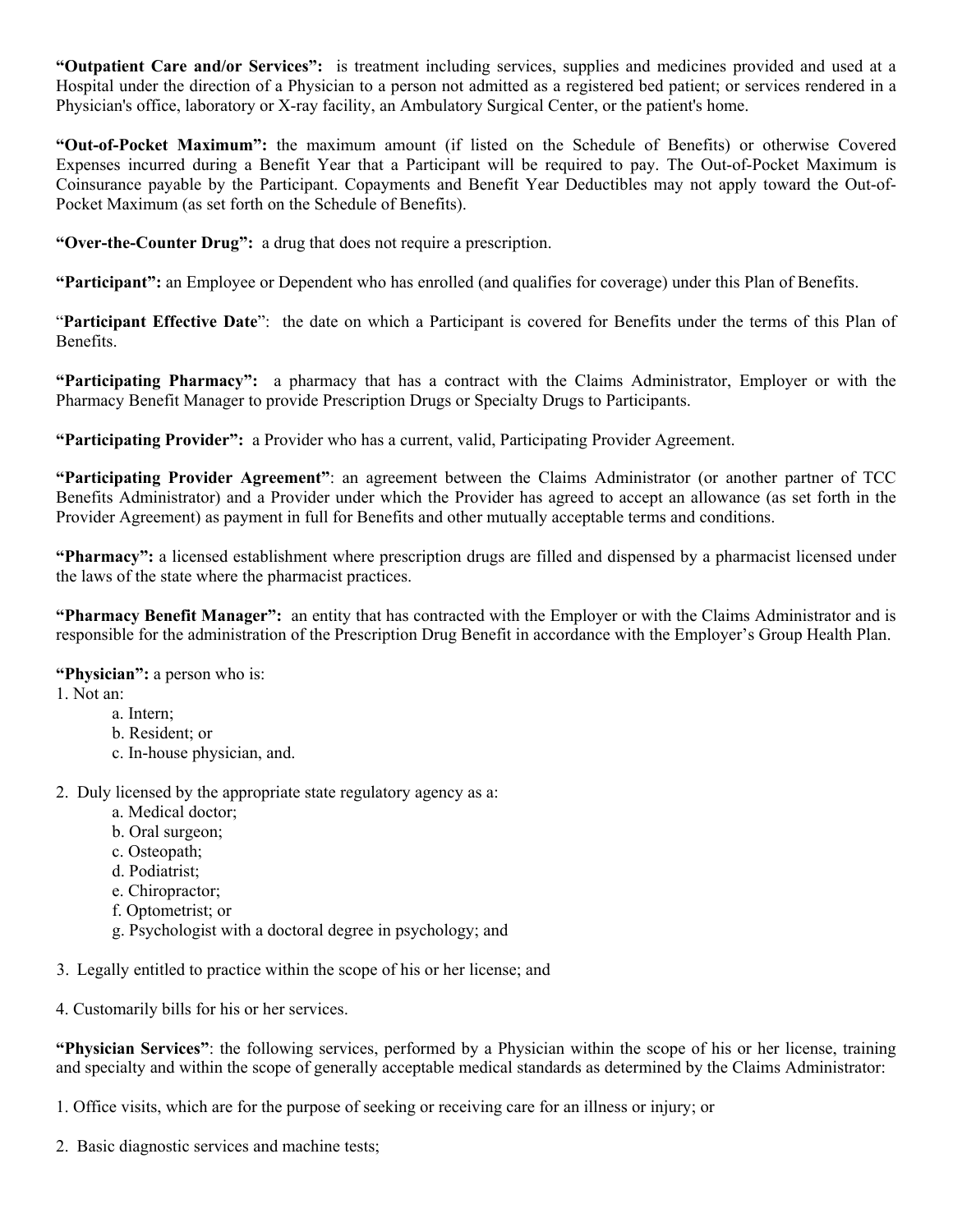- 3. Physician Services includes the following services when performed by a medical doctor, osteopath, podiatrist or oral surgeon, but specifically excluding such services when performed by a chiropractor, optometrist, or licensed psychologist with a doctoral degree:
	- a. Benefits rendered to a Participant in a Hospital or Skilled Nursing Facility;
	- b. Benefits rendered in a Participant's home;
	- c. Surgical Services;
	- d. Anesthesia services, including the administration of general or spinal block anesthesia;
	- e. Radiological examinations;
	- f. Laboratory tests; or
	- g. Maternity services, including consultation, prenatal care, conditions directly related to pregnancy, delivery and postpartum care, and delivery of one or more infants. Physician Services also include maternity services performed by certified nurse midwives.

**"Plan":** any program that provides benefits or services for medical or dental care or treatment including:

- 1. Individual or group coverage, whether insured or self-insured. This includes, but is not limited to, prepayment, group practice or individual practice coverage; and
- 2. Coverage under a governmental plan or coverage required or provided by law. This does not include a state plan under Medicaid (Title XIX, Grants to States for Medical Assistance Programs, of the United States Social Security Act, as amended).

Each contract or other arrangement for coverage is a separate Plan for purposes of this Plan of Benefits. If a Plan has two (2) or more parts and the coordination of benefit rules apply only to one (1) of the parts, each part is considered a separate Plan.

**"Plan Administrator":** the entity charged with the administration of the Plan of Benefits. The Employer is the Plan Administrator of this Plan of Benefits.

**"Plan of Benefits"**: this Preferred Provider Plan of Benefits including, the Membership Application the Schedule of Benefits, and all endorsements, amendments, riders or addendums.

**"Plan of Benefits Effective Date":** 12:01 AM on the date listed on the Schedule of Benefits.

**"Post-service Claim":** any claim that is not a Pre-service Claim or any claim that is submitted after the medical care, service or supply has been provided.

**"Pre-Authorized/Pre-Authorization":** the approval of Benefits based on Medical Necessity prior to the rendering of such Benefits to a Participant. Pre-Authorization means only that the Benefit is Medically Necessary. Pre-Authorization is not a guarantee of payment or a verification that Benefits will be paid or are available to the Participant. Notwithstanding Pre-Authorization, payment for Benefits is subject to a Participant's eligibility and all other limitations and exclusions contained in this Plan of Benefits. A Participant's entitlement to Benefits is not determined until the Participant's claim is processed. The Pre-Authorization process is outlined in the Pre-Authorization / Prior Approval Section.

**"Preferred Brand Drug":** a Prescription Drug that bears a recognized brand name of a particular manufacturer and appears on the list of Preferred Brand Drugs.

**"Preferred Drug":** a Prescription Drug that has been reviewed for cost effectiveness, clinical efficacy and quality that is preferred by the Pharmacy Benefit Manager, for dispensing to Participants. Preferred Drugs are subject to periodic review and modification by the Claims Administrator, or its designated Pharmacy Benefit Manager, and include Brand Name Drugs and Generic Drugs.

**"Preferred Provider (PPO)":** a Physician, Hospital, or other Provider who has a signed contract with one of the networks used by this Plan of Benefits and who has agreed to provide Benefits to a Participant and submit claims to TCC Benefits Administrator and to accept the Allowed Amount as payment in full for Benefits. The participating status of a Provider may change.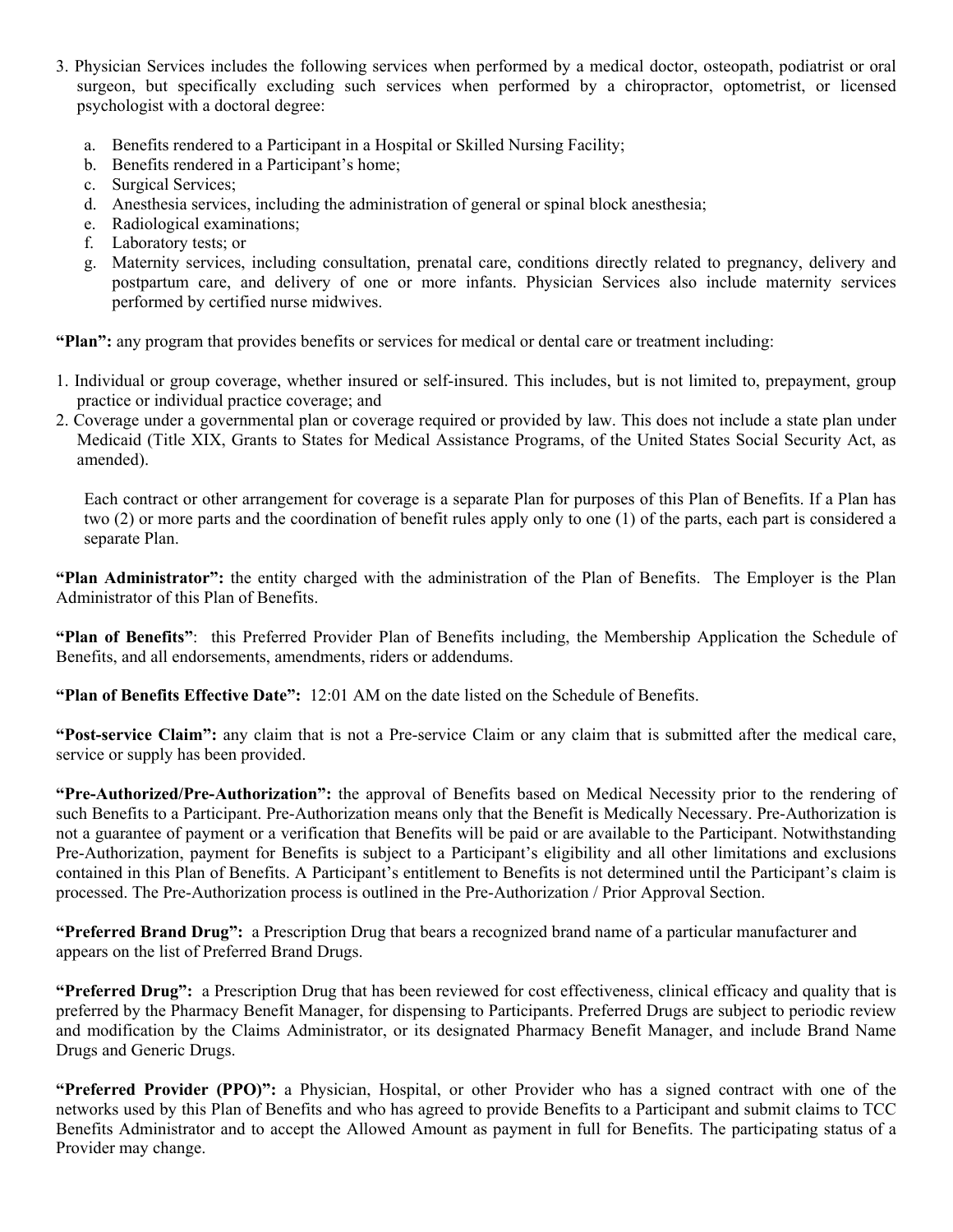**"Premium":** the monthly amount paid to the Employer by the Participant for coverage under this Plan of Benefits. Payment of Premiums by the Participant constitutes acceptance by the Participant of the terms of this Plan of Benefits.

**"Pre-service Claim":** any claim or request for a Benefit where prior authorization or approval must be obtained from Medical Services Department before receiving the medical care, service or supply. An approval means only that a service is Medically Necessary for treatment of your condition, but is not a guarantee or verification of Benefits. Payment is subject to your eligibility, and all other Plan of Benefit limitations and exclusions. A Final Benefit determination will be made when your claim is processed.

**"Prescription Drugs":** a drug or medicine that is:

- a. Required to be labeled that it has been approved by the Food and Drug Administration;
- b. Bears the legend "Caution: Federal Law prohibits dispensing without a prescription" or "Rx Only" prior to being dispensed or delivered, or labeled in a similar manner; or
- c. Insulin.

Additionally, to qualify as a Prescription Drug, the drug must:

- a. Be ordered by a medical doctor or oral surgeon as a prescription;
- b. Not be entirely consumed at the time and place where the prescription is dispensed; and
- c. Be purchased for use outside a Hospital.

**"Prescription Drug Copayment":** the amount payable, if any, set forth on the Schedule of Benefits, by the Participant for each Prescription Drug filled or refilled.

**"Prescription Drug Pre-Authorization Program"**: programs that prohibit patients from obtaining medications until approvals have been obtained.

**"Preventive Screenings":** *Preventive screenings according to:* 

- a. United States Preventive Services Task Force (USPSTF) preventive screenings recommendations A or B
- b. Center for Disease Control and Prevention (CDC) recommendations for immunizations;
- c. Health Resources and Services Administration (HRSA) recommendations for children and women preventive care and screenings, and
- d. American Cancer Society guidelines for prostate screening/lab work.

The site that references the preventive services that are covered is:

http://www.uspreventiveservicestaskforce.org/uspstf/uspsabrecs.htm

**"Primary Plan**": the plan with primary responsibility for the Participants claims as determined by the coordination of benefit provisions of this Plan of Benefits**.**

**"Prosthetic Device":** any device that replaces all or part of a missing body organ or body member, except a wig, hairpiece or any other artificial substitute for scalp hair.

## **"Protected Health Information (PHI)":** term as defined under HIPAA.

**"Provider":** any person or entity licensed by the appropriate state regulatory agency and legally engaged within the scope of such person or entity's license in the practice of any of the following:

- Medicine
- Dentistry
- ◆ Optometry
- Podiatry
- Chiropractic Services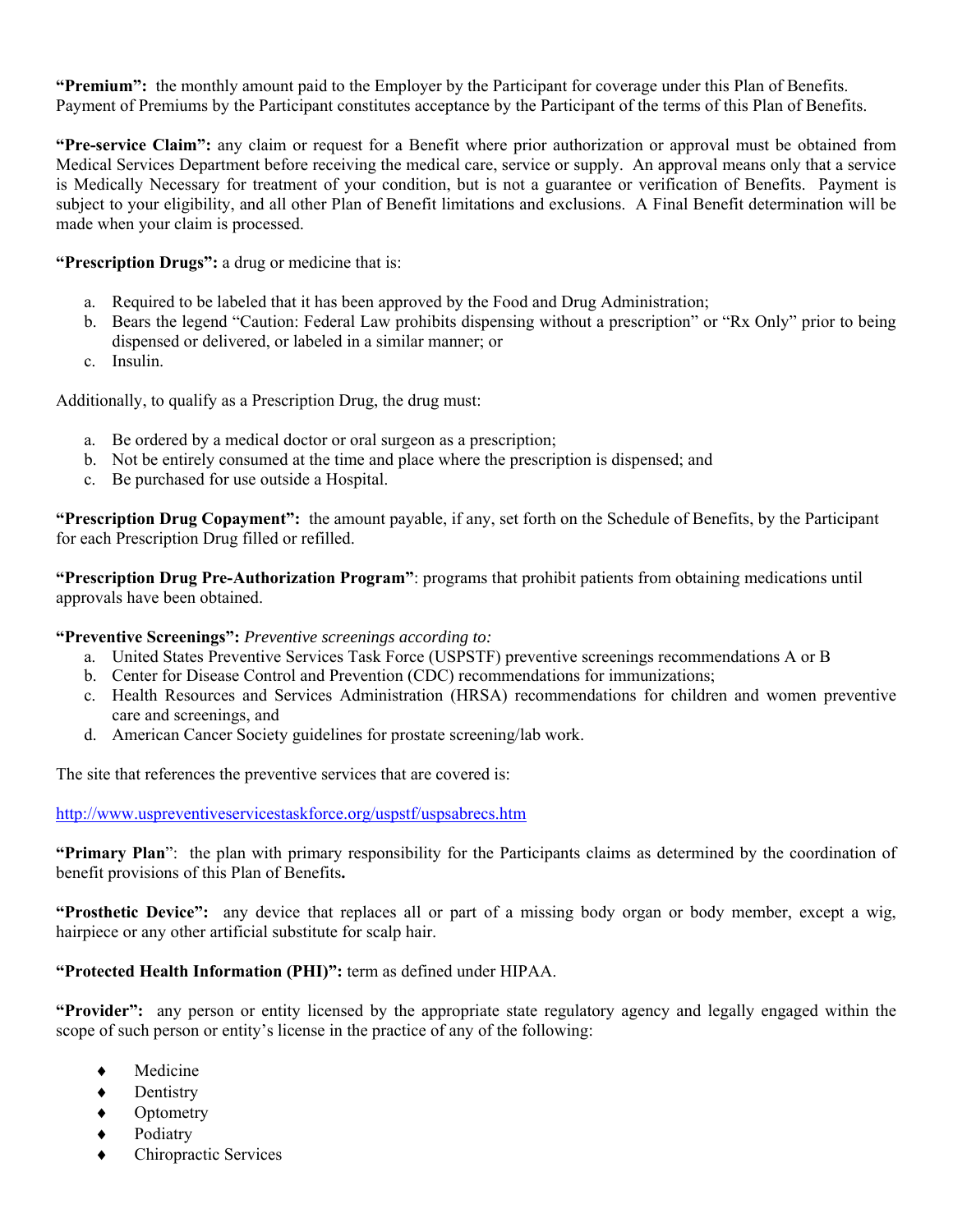- Physical Therapy
- ◆ Behavioral Health
- ◆ Oral Surgery
- Speech Therapy
- Occupational Therapy

Provider includes a Long Term Care Hospital, a Hospital, a Rehabilitation Facility, Skilled Nursing Facility, and nurses practicing in expanded roles (such as pediatric nurse practitioners, family practice nurse practitioners and certified nurse midwives) when supervised by a medical doctor or oral surgeon. The term Provider does not include physical trainers, lay midwives or masseuses.

**"QMCSO":** a Medical Child Support Order that:

- a. Creates or recognizes the existence of an Alternate Recipient's right to enroll under this Plan of Benefits; or
- b. Assigns to an Alternate Recipient the right to enroll under this Plan of Benefits.

**"Qualifying Event":** for continuation of coverage purposes is any one of the following:

- a. Termination of the Employee's employment (other than for gross misconduct) or reduction of hours worked that renders the Employee no longer Actively at Work and therefore ineligible for coverage under the Plan of Benefits;
- b. Death of the Employee;
- c. Divorce of the Employee from his or her spouse;
- d. A Child ceasing to qualify as a Dependent under this Plan of Benefits;
- e. Entitlement to Medicare by an Employee, or by a parent of a Child;
- f. A proceeding under Title II of COBRA with respect to the Employer from whose employment an Employee retired at any time.

**"Quantity versus Time (QVT) Limits"**: limits that restrict access by limiting the amount of Prescription Drugs that are covered under a Participant's benefit within a certain time frame. The limits established for these drugs are based on FDA approved indications.

**"Rehabilitation Facility":** a licensed facility operated for the purpose of assisting Participants with neurological or other physical injuries to recover as much restoration of function as possible.

**"Schedule of Benefits":** the pages so titled and made part of this handbook that specify the amount of coverage provided and the applicable Copayments, Coinsurance, Deductibles, and benefit limitations.

**"Second Opinion":** an opinion from a Physician regarding a service recommended by another Physician before the service is performed, to determine whether the proposed service is Medically Necessary and covered under the terms of this Plan of Benefits.

**"Secondary Plan"**: a Plan that is not a Primary Plan. When this Plan of Benefits constitutes a Secondary Plan, availability of Benefits are determined after those of the other Plan and may be reduced because of benefits payable under the other Plan.

**"Security Incidents":** the attempted or successful unauthorized access, use, disclosure, modification or destruction of information or interference with systems operations in an information system.

**"Skilled Nursing Facility"**: an institution other than a Hospital that is certified and licensed by the appropriate state regulatory agency as a skilled nursing facility.

**"Special Enrollment":** the period during which an Employee or eligible Dependent who is not enrolled for coverage under this Group Health Plan may enroll for coverage due to the involuntary loss of other coverage or under permitted circumstances described in the Eligibility For Coverage section of this Plan of Benefits.

**"Specialist":** a Physician that specializes in a particular branch of medicine.

**"Speech Therapy":** is a program of care which evaluates the patient's motor-speech skills, expressive and receptive language skills, writing and reading skills, and determines if the patient requires an extensive hearing evaluation by an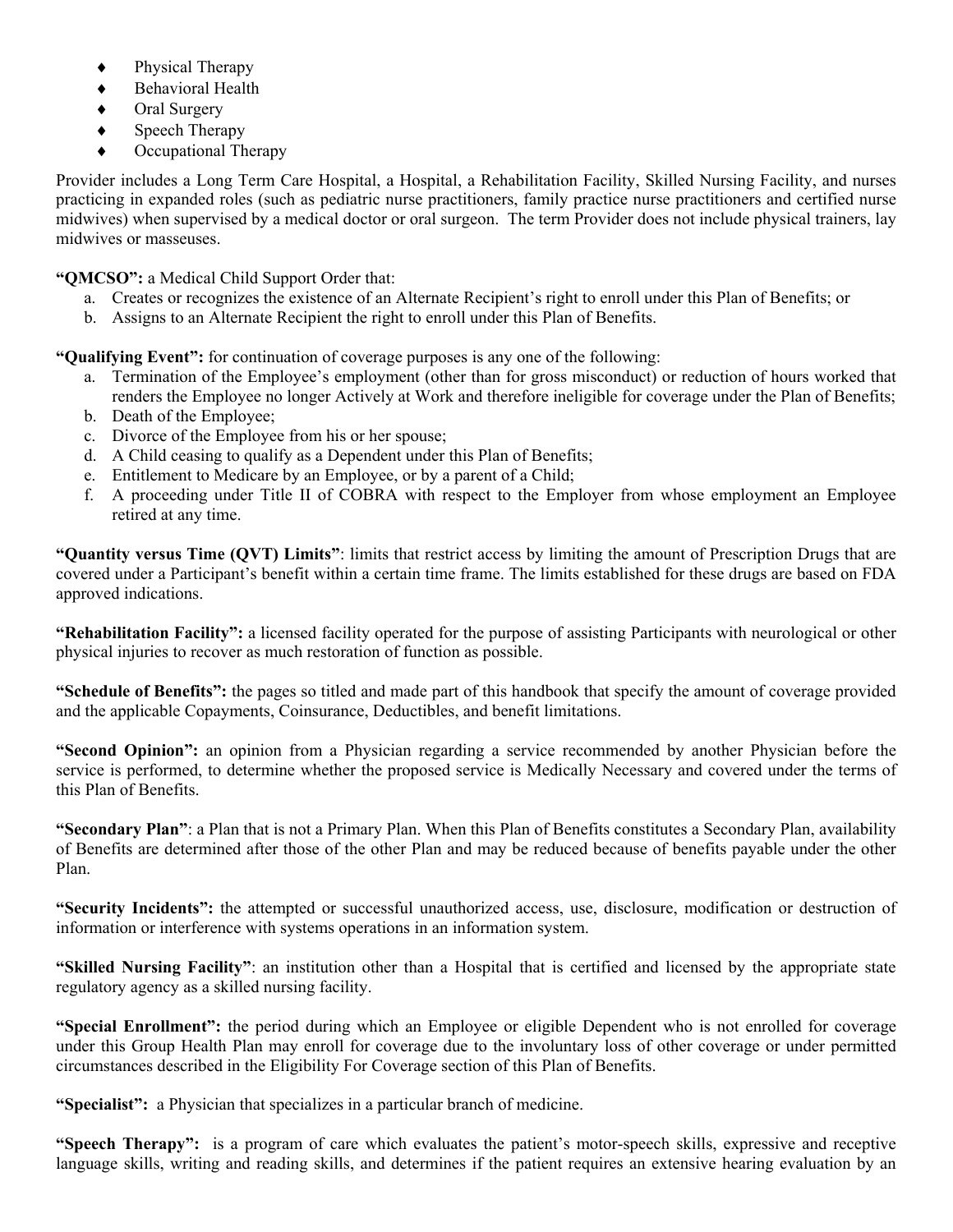audiologist. Therapy may be considered medically appropriate even for patients who do not have apparent speech problems, but do have deficits in higher level language functioning as a result of trauma or identifiable organic disease process.

**"Step Therapy Program":** programs that require a Participant to use lower-cost medications that are used to treat the same condition before obtaining higher-cost medications.

**"Substance Abuse":** the continued use, abuse and/or dependence of legal or illegal substance(s), despite significant consequences or marked problems associated with the use (as defined, described or classified in the most current version of *Diagnostic and Statistical Manual of Mental Disorders* published by the American Psychiatric Association).

**"Substance Abuse Services":** services or treatment relating to Substance Abuse.

**"Surgical Services":** an operative or cutting procedure or the treatment of fractures or dislocations. Surgical Services include the usual, necessary and related pre-operative and post-operative care when performed by a medical doctor or oral surgeon.

**"Totally Disabled/Total Disability":** that the Participant is able to perform none of the usual and customary duties of such Participant's occupation. With respect to a Participant who is a Dependent, the terms refer to disability to the extent that such Participant can perform none of the usual and customary duties or activities of a person in good health of the same age. The Participant must provide a Physician's statement of disability upon periodic request by the Employer's Group Health Plan.

**"Transplant":** The transplant of organs from human to human, including bone marrow, stem cell and cord blood transplants. Transplants include only those transplants that: (a) are approved for Medicare coverage on the date the Transplant is performed; and (b) are not otherwise excluded by this Plan of Benefits.

A Transplant must be performed at a Transplant Facility in order to be considered for reimbursement under this Plan of Benefits. Skin and Cornea transplants are not considered a Transplant for the purpose of determining eligible expenses under this Plan of Benefits.

**"Transplant Facility":** A hospital which is accredited by the Joint Commission on Accreditation of Healthcare Organizations to perform a Transplant and:

- 1. For organ transplants: is an approved member of the United Network for Organ Sharing for such Transplant or is approved by Medicare as a transplant facility for such Transplant;
- 2. For unrelated allogeneic bone marrow or stem cell transplants: is a participant in the National Marrow Donor Program;
- 3. For autologous stem cell transplants: is approved to perform such Transplant by:
	- a. The state where the Transplant is to be performed;
	- b. Medicare;
	- c. The Foundation for the Accreditation of Hemopoietic Cell Therapy

Outpatient transplant facilities must be similarly approved.

 **"Urgent Care":** Benefits required in order to treat an unexpected Illness or Injury that is life-threatening and required in order to prevent a significant deterioration of the Participant's health if treatment were delayed.

The Claims Administrator will determine whether a claim is an urgent care claim based on the information provided at the time that the claim is submitted.

**"Urgent Care Claims":** any claim for medical care or treatment where making a determination under other than normal time frames could seriously jeopardize the Participant's life or health or the Participant's ability to regain maximum function; or, in the opinion of a medical doctor or oral surgeon with knowledge of the Participant's medical condition, would subject the Participant to severe pain that could not adequately be managed without the care or treatment that is the subject of the claim.